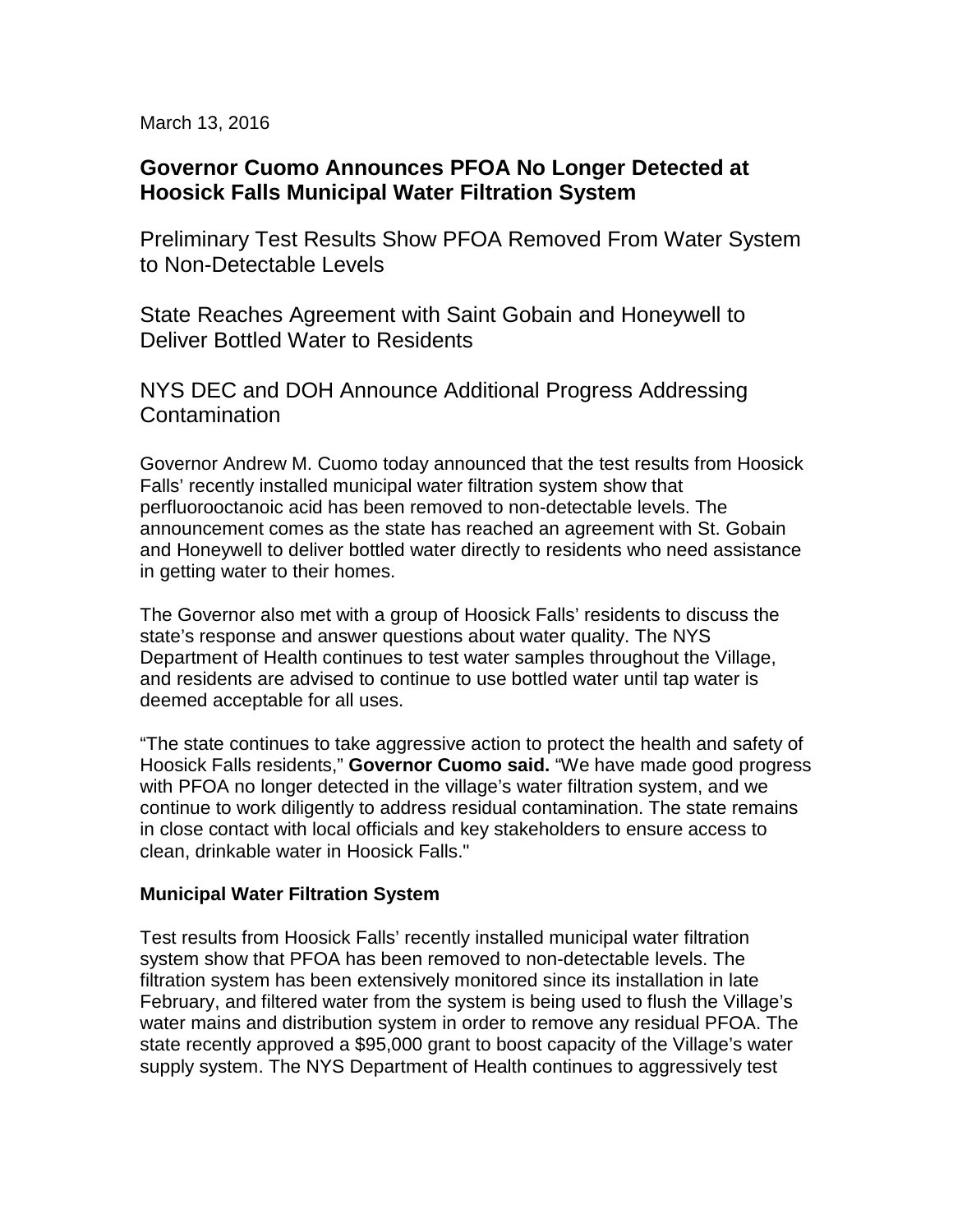water samples throughout the Village to ensure that the installed carbon filters are working to restore water that is acceptable for all uses.

The municipal filtration system consists of two granular activated carbon filters, and water runs through both filters before entering the village distribution system. Water is sampled after it runs through the first filter, and again after the second filter. Samples taken after the first filter show non-detectable levels of PFOA, even before the water is treated a second time.

## **Bringing Bottled Water Directly to Residents**

The Governor also announced an agreement with Saint Gobain Performance Plastics and Honeywell International to work with the Town of Hoosick and the Village of Hoosick Falls to deliver bottled water to residents in need beginning this week. As water has not yet been deemed appropriate for cooking and drinking, Hoosick Falls' residents will receive a rebate for half of all water costs, or approximately \$240,000 in total. Residents are advised to continue to use bottled water until otherwise notified. Further details will be provided in the coming days.

### **Residential Filtration Systems**

The New York State Department of Health and the Department of Environmental Conservation also announced their weekly progress in testing water samples and installing point-of-entry water filtration systems. Since March 4, DOH received results from 166 water samples (see chart below). DOH has also taken an additional 228 water samples from various sites throughout the Town of Hoosick in the past week. Additionally, DEC has installed 264 point-of-entry filtration systems in that time period.

DEC started valve replacements last week and expects to complete all replacements by this week.

**State Health Commissioner Dr. Howard Zucker said,** "Great strides are being made every day in Hoosick Falls. DOH continues to take water samples from private wells and the public water system, and we're working closely with all of our partners at DEC and in the local community to tackle this problem."

**DEC Acting Commissioner Basil Seggos said,** "DEC continues its work, under the leadership of Governor Cuomo, to address the contamination in drinking water in the Hoosick Falls area. Every day we are making real progress to ensure all residents have water that is acceptable for all uses with our preliminary sampling results demonstrating that the in-home filtration systems successfully remove PFOA."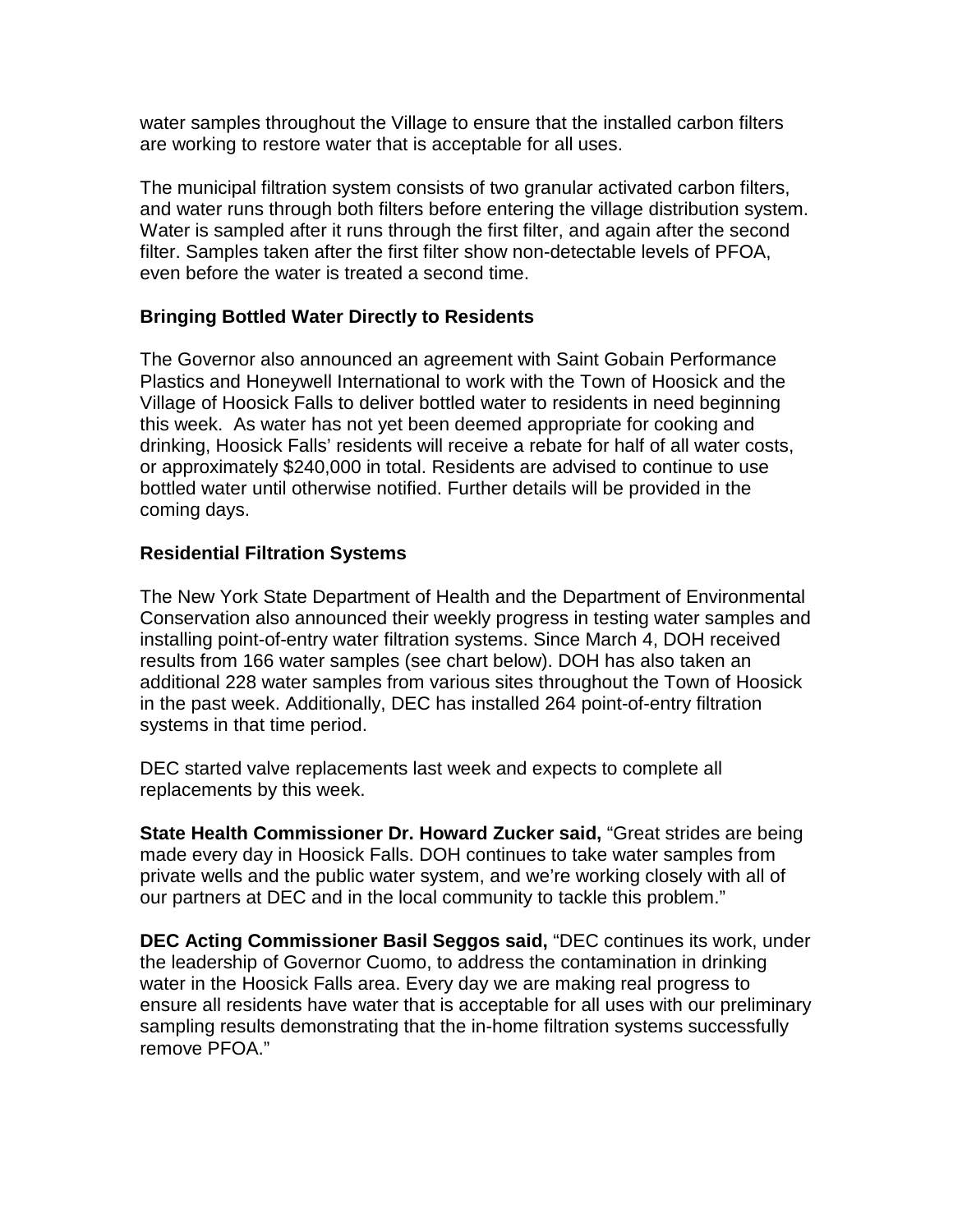#### **Well Water Results**

Of the 166 water test results received by DOH since March 4, 156 tests or 93.9 percent were less than the EPA Advisory level of 100 part per trillion (ppt). Only 10 had levels of PFOA at or above the EPA Advisory level of 100 ppt. Of the 156 under the EPA Advisory of 100 ppt, 76 had PFOA levels of less than 2 ppt (i.e. non detection of PFOA) and 80 have levels between 2 and 100 ppt.

| <b>Public and Private Well Sampling in Hoosick Falls</b>                                              | March 4 to<br>March 11,<br>2016                              |
|-------------------------------------------------------------------------------------------------------|--------------------------------------------------------------|
| <b>Total Results Received</b>                                                                         | 166                                                          |
| Total Results with levels of PFOA below 2 parts per trillion (ppt) (i.e. 76<br>non-detection of PFOA) |                                                              |
| Total Results with levels of PFOA between 2 and 50 ppt                                                | 59                                                           |
| Total Results with levels of PFOA between 50 and 100 ppt                                              | 21                                                           |
| Total Results with levels of PFOA over 100 ppt                                                        | 10                                                           |
|                                                                                                       | March 4 to                                                   |
| <b>Public and Private Well Sampling in Hoosick Falls</b>                                              | March 11,<br>2016                                            |
| Total Results Below EPA Local Guidance of 100 ppt                                                     | 156                                                          |
| Total Results at and Above EPA Local Guidance of 100 ppt                                              | 10<br><b>TOTAL</b>                                           |
| <b>Public and Private Well Sampling</b><br>in Hoosick Falls                                           | <b>RESULTS</b><br><b>SINCE</b><br><b>JANUARY</b><br>27, 2016 |
| <b>Total Results Received</b>                                                                         | 464                                                          |
| Total Results with levels of PFOA below 2 parts per trillion (ppt)<br>(i.e. non-detection of PFOA)    | 199                                                          |
| Total Results with levels of PFOA between 2 and 50 ppt                                                | 164                                                          |
| Total Results with levels of PFOA between 50 and 100 ppt                                              | 42                                                           |
| Total Results with levels of PFOA over 100 ppt                                                        | 59                                                           |

DEC continues the installation of point-of-entry treatment (POET) filtration systems for homes with private wells, with a total of 264 installed. DEC has received 656 requests for POETs, with 135 requests this week, and performed 569 pre-evaluations, which are necessary prior to system installation. Of those, 183 pre-evaluations were completed this week.

Preliminary sampling results of tap water from eight private wells with treatment systems installed show the systems effectively remove PFOA to non-detect levels. In addition, DEC started valve replacements last week and expects to complete all replacements by the end of this week. Residents should continue to drink bottled water and refrain from drinking and cooking with water from the